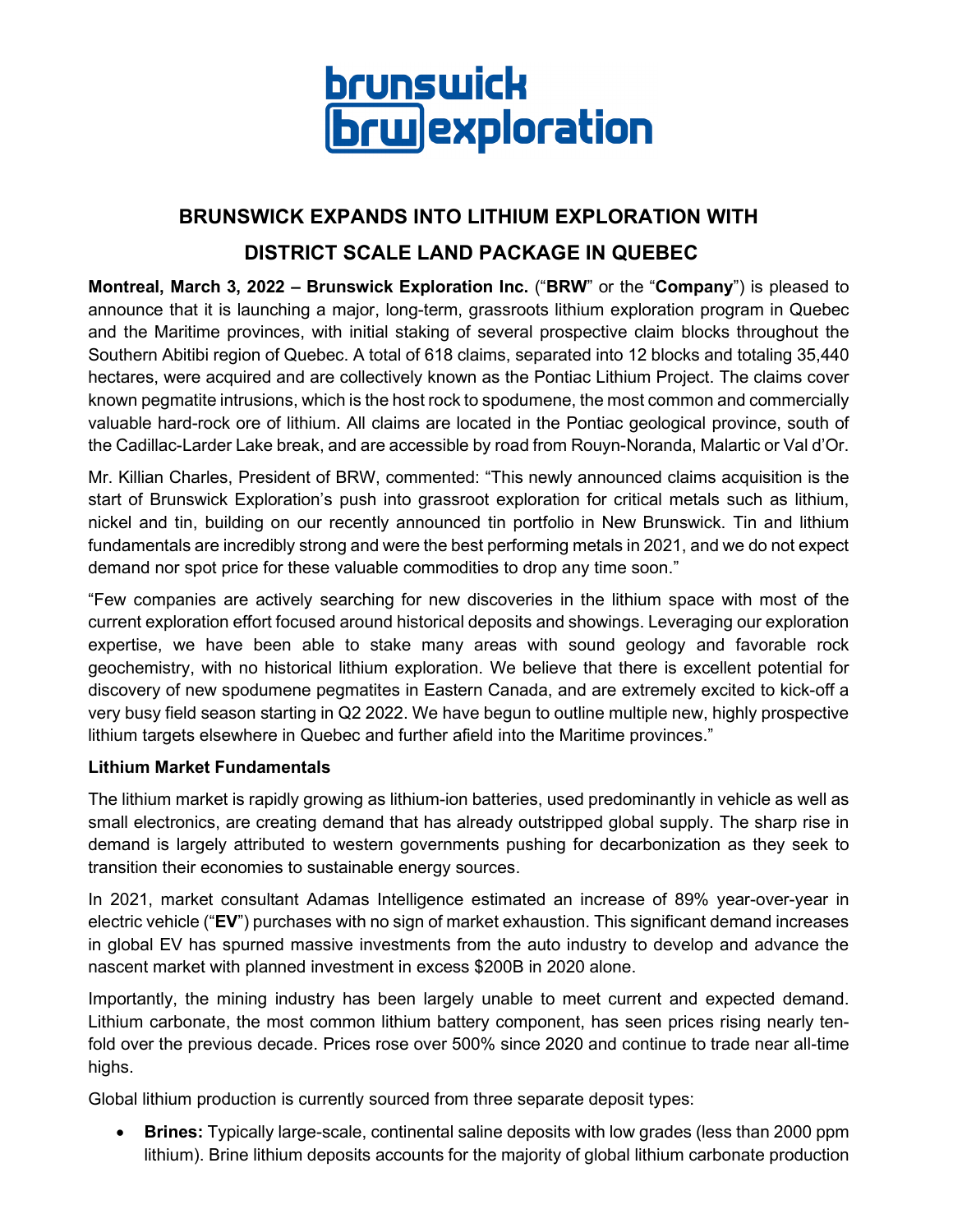and resources. They are formed through the evaporation of ancient seas or existing salt-rich natural springs. The resulting salt flats are mined for the underground liquid brines. Globally, brines are concentrated in the "Lithium Triangle" of the Northern Andes located in Bolivia, Chile and Argentina. Processing lithium from brines is typically water-intensive which is a major limiting factor in the arid region. A subset of this deposit type includes lithium produced from geothermal sources with elevated lithium concentrations. This is currently a minor source of lithium globally.

- **Lithium Bearing Clays:** Also large-scale and low grades (2000-6000 ppm lithium), but hosted by soft rocks (clays). This deposit type is currently the smallest source of lithium due to the need for open pit mining and more complex metallurgy. Major resource basins include Nevada with one mine currently active in North America.
- **Pegmatites:** Smallest deposit type but grades are in the percentage range (usually 1-2% lithium), hence multiples higher than brines or clays. Pegmatites are mined for spodumene, a lithium-bearing mineral, from which a commercial concentrate is produced for processing. Other lithium minerals found in pegmatite, such as lithium mica (lepidolite), have little commercial value. Due to the lower levels of impurities and simple metallurgy relative to other deposit types, spodumene-bearing pegmatites were among the first sources of lithium and remain an important part of the market. The largest hard-rock lithium producer and highest grade mine in the world, the Greenbushes mine of Australia, is a lithium pegmatite. Brunswick Exploration will focus its exploration work on this deposit type.

Other significant lithium deposits include Rio Tinto's Jadar deposit located in Serbia, a world-class lithium resource. The main ore mineral is known as jadarite, an unusual boron-lithium mineral. It is the only known deposit of its kind in the world and is not currently in production.

### **Qualified Person**

The scientific and technical information contained in this press release has been reviewed and approved by Mr. Robert Wares, P. Geo, CEO and Chairman of Brunswick Exploration.

### **About Brunswick Exploration**

The Company is a Montreal-based mineral exploration venture listed on the TSX-V under symbol BRW. The Company is focused on grassroot exploration for metals necessary to decarbonization and energy transition with a particular focus on lithium, tin, nickel and copper. The company is focused on rapidly advancing the most extensive grassroot lithium exploration claim package in Eastern Canada.

#### **Investor Relations/information**

Mr. Killian Charles, President [\(info@BRWexplo.com\)](mailto:info@BRWexplo.com).

*Neither TSX Venture Exchange nor its Regulation Services Provider (as that term is defined in policies of the TSX Venture Exchange) accepts responsibility for the adequacy or accuracy of this release*

### **Cautionary Statement on Forward-Looking Information**

*This news release contains "forward-looking information" within the meaning of applicable Canadian securities legislation based on expectations, estimates and projections as at the date of this news release. Forward-looking information involves risks, uncertainties and other factors that could cause actual events, results, performance, prospects and opportunities to differ materially from those expressed or implied by such forward-looking information. Factors that could cause actual results to differ materially from such forward-looking information include, but are not limited to, delays in obtaining or failures to obtain required governmental, environmental or other project approvals; uncertainties relating to the availability and costs of financing needed in the future; changes in equity markets; inflation; fluctuations in commodity prices; delays in the development of projects; the*